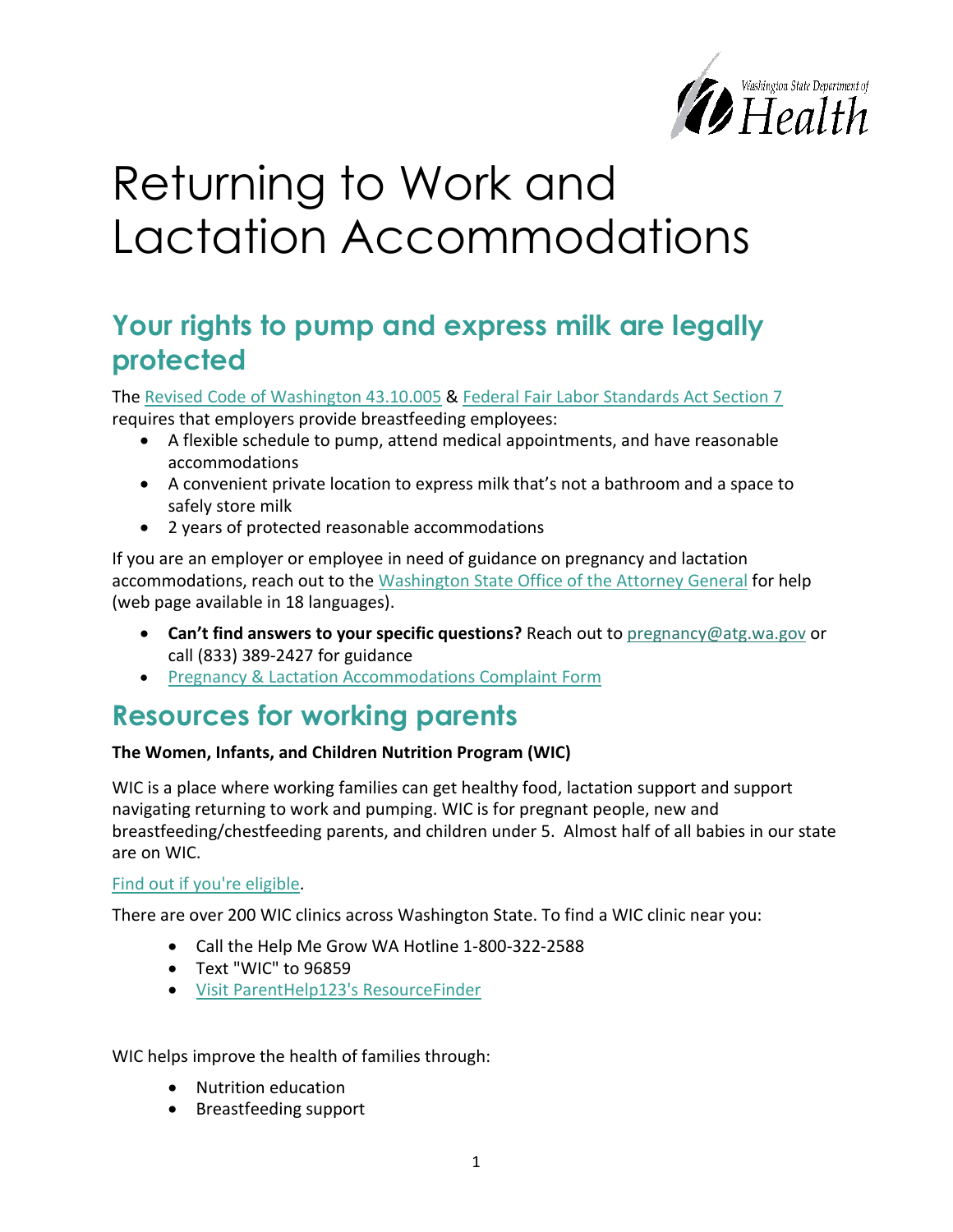- Healthy foods
- Health screenings and referrals

[Ideas on where to pump and creative solutions for employers having trouble finding lactation space.](https://www.womenshealth.gov/supporting-nursing-moms-work/break-time-and-private-space/location-breaks)

# **How much time do employees need to pump?**

Employees will need flexible accommodations for pumping because medical accommodations aren't a one size fits all situation. Consider the following factors for time: the average time it takes to pump is between 15-20 minutes, assuming they aren't experiencing maternal or infant challenges which would increase the time for a medical reasonable accommodation. Time for travel, setup and cleanup also needs to be factored in, per the law. This may make an entire pump break 30-40 minutes, assuming the location for pumping is conveniently located.

A person who is nursing will need to express milk as frequently as their own baby eats, which may be every 2-3 hours during the workday. Employers are not required to pay employees for additional time outside the mandatory 15-minute paid breaks but employers are required to give a flexible schedule to accommodate their medical needs.

### **Need extra time to pump or additional medical leave?**

Find out if you qualify for [Paid Family & Medical Leave](http://www.paidleave.wa.gov/) (available in 16 languages).

### **Pumps and lactation support are covered by insurance through the Affordable Care Act**

### **Pumps:**

[Medicaid,](https://www.hca.wa.gov/health-care-services-supports/apple-health-medicaid-coverage/first-steps-maternity-and-infant-care#:%7E:text=First%20Steps%20is%20a%20program%20that%20helps%20low-income,and%20is%20covered%20by%20Washington%20Apple%20Health%20%28Medicaid%29.) [WIC,](https://www.doh.wa.gov/YouandYourFamily/WIC) and [private insurance](https://www.wahealthplanfinder.org/) cover pumps for a variety of needs. Learn more [here.](https://www.healthcare.gov/coverage)

If you need support around expressing milk, reach out to a trusted health care provide[r,](https://uslca.org/resources/find-a-lactation-consultant-map/) [lactation consultant,](https://uslca.org/resources/find-a-lactation-consultant-map/) [WIC,](https://wicbreastfeeding.fns.usda.gov/finding-breast-pump) [La Leche League,](https://www.llli.org/breastfeeding-info/pumping-milk/) o[r local lactation coalition](https://www.doh.wa.gov/Portals/1/Documents/Pubs/340-334-LocalBreastfeedingCoalitions.pdf) for help. There are many people to support and help you in your journey! A properly fitting pump that fits your needs can help you reach your infant feeding goals.

#### **Lactation support:**

Health insurance plans must provide breastfeeding support, counseling, and equipment for the duration of breastfeeding. These services may be provided before and after birth. Learn more at [healthcare.gov.](https://www.healthcare.gov/coverage/breast-feeding-benefits/)